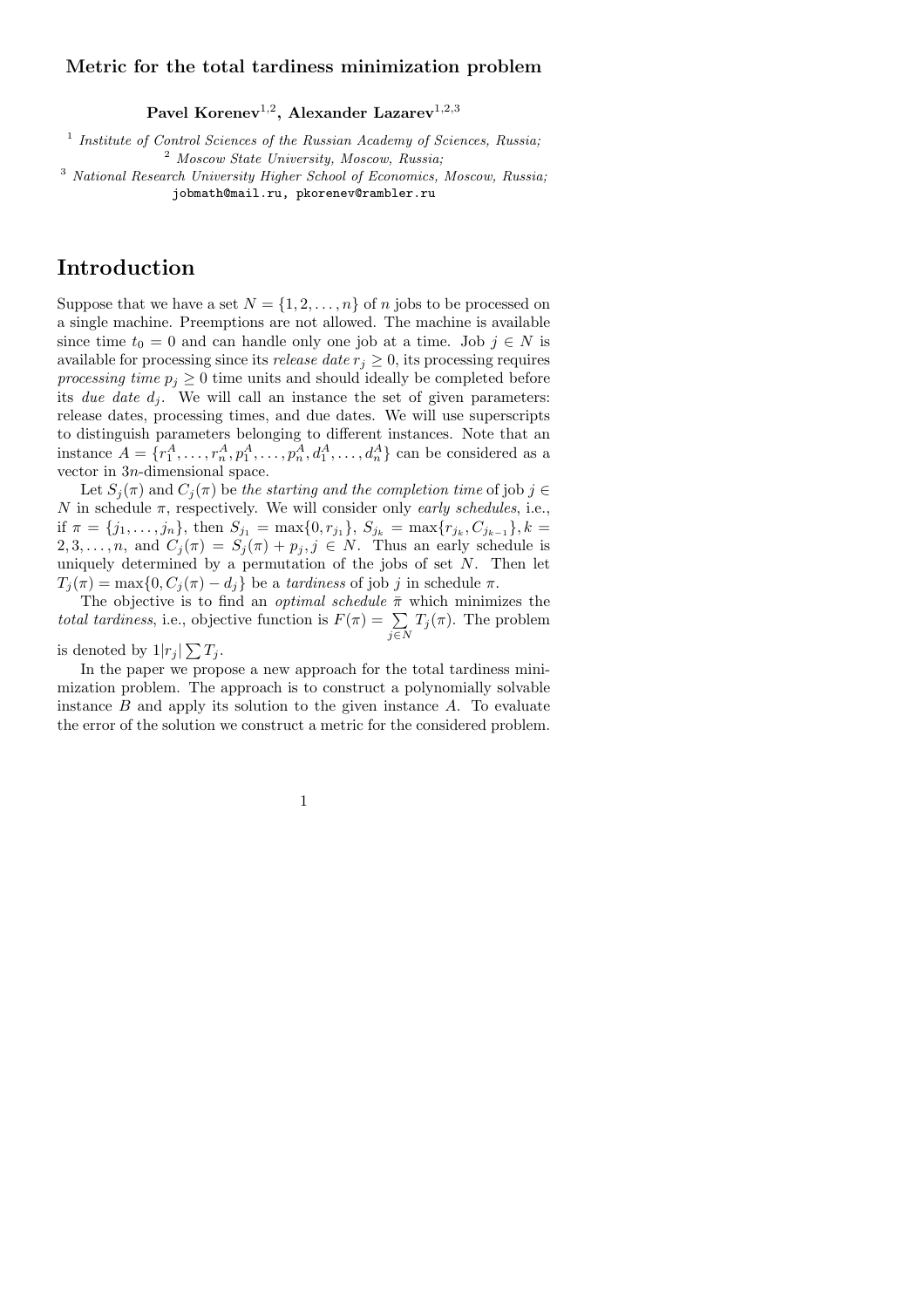For the problem  $1|r_j| \sum T_j$  we propose a metric  $\rho(A, B)$ .

$$
\rho(A, B) = n \cdot \max_{j \in N} |r_j^A - r_j^B| + n \cdot \sum_{j \in N} |p_j^A - p_j^B| + \sum_{j \in N} |d_j^A - d_j^B|.
$$

This function can be considered as a metric for the problem and bounds difference between optimal values of objective functions of instances A and B.

# Metrical approach

Theorem 1. The function

$$
\rho(A, B) = n \cdot \max_{j \in N} |r_j^A - r_j^B| + n \cdot \sum_{j \in N} |p_j^A - p_j^B| + \sum_{j \in N} |d_j^A - d_j^B|.
$$

satisfies the metric axioms.

**Theorem 2.** Let  $\bar{\pi}^A$  and  $\bar{\pi}^B$  be an optimal schedules for instances A and B, respectively. Moreover, let  $\tilde{\pi}^B$  be an approximate schedule, subject to

$$
\sum_{j\in N} T_j^B(\tilde{\pi}^B) - \sum_{j\in N} T_j^B(\bar{\pi}^B) \le \delta.
$$

Then

$$
\sum_{j \in N} T_j^A(\tilde{\pi}^B) - \sum_{j \in N} T_j^A(\bar{\pi}^A) \le 2\rho(A, B) + \delta.
$$

The idea of the metrical approach is to find the least distanced in the metric from the given instance A polynomially solvable instance B. Then, by applying known polynomial algorithm to the instance B, one obtains a schedule  $\pi^B$  which can be used as an approximate solution for instance A with error no greater than  $2\rho(A, B)$ . One can also use approximate solution for the instance B with an absolute error  $\delta$  as an approximate solution for instance A, in this case the error is not greater that  $2\rho(A, B) + \delta$ .

Thereby, the problem  $1|r_j| \sum T_j$  is reduced to the function  $\rho(A, B)$ minimization problem .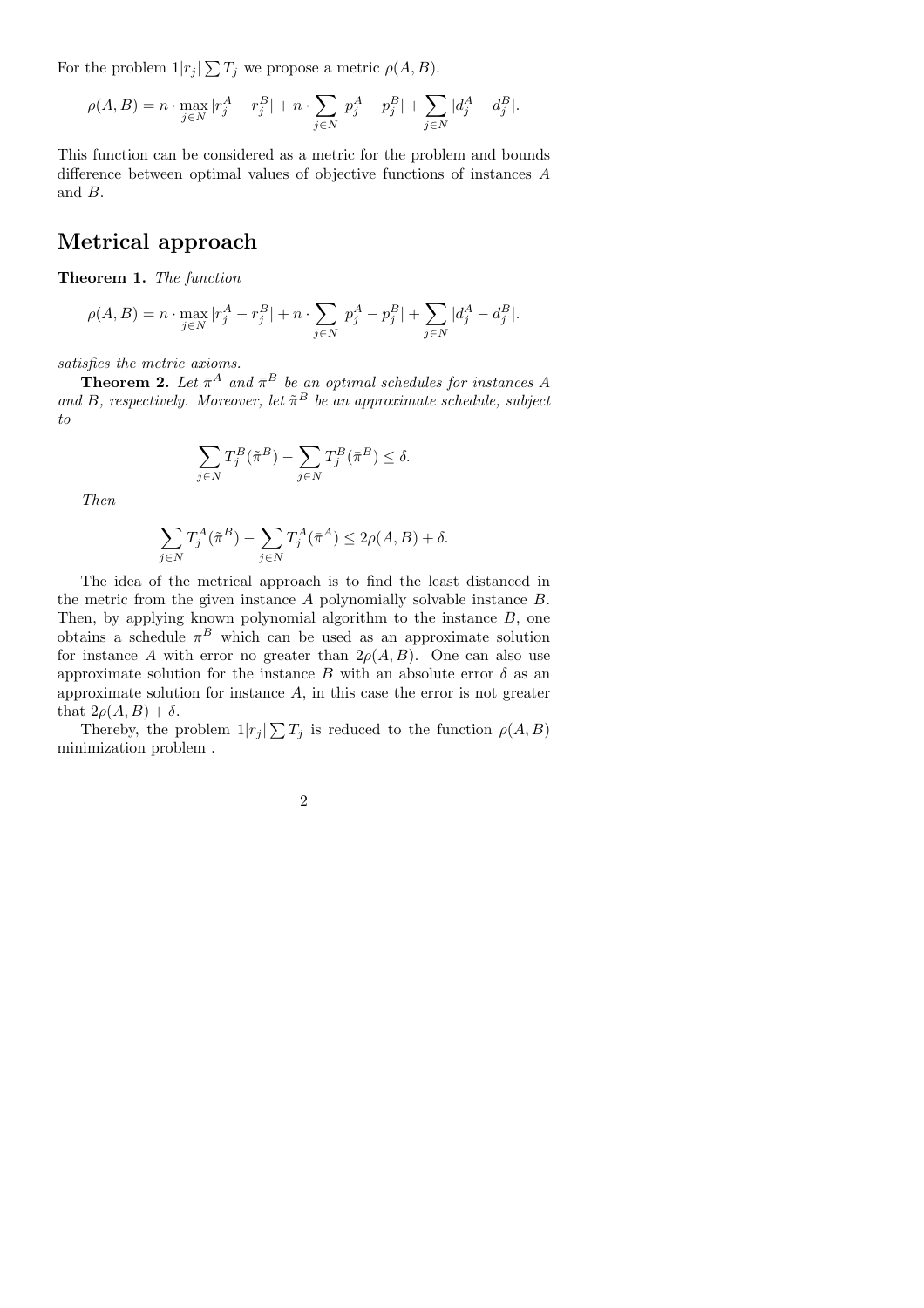Let us search for the instance  $B$  in the polynomially solvable class defined by the system of linear inequalities

$$
\mathcal{A} \cdot R^B + \mathcal{B} \cdot P^B + \mathcal{C} \cdot D^B \le H,
$$

where  $R^B = (r_1^B, \ldots, r_n^B)^T, P^B = (p_1^B, \ldots, p_n^B)^T, D^B = (d_1^B, \ldots, d_n^B)^T,$  $p_j^B \geq 0, r_j^B \geq 0, j \in N, T$  is transposition symbol,  $\mathcal{A}, \mathcal{B}, \mathcal{C} - m \times n$ matrices, and  $H - a$  column of m elements.

Then the problem of finding the least distanced from A instance of the given polynomially solvable class can be formulated as follows

minimize 
$$
f = n \cdot (y^r - x^r) + n \cdot \sum_{j \in N} (y_j^p - x_j^p) + \sum_{j \in N} (y_j^d - x_j^d),
$$

subject to

$$
x^r \le r_j^A - r_j^B \le y^r,
$$
  
\n
$$
x_j^p \le p_j^A - p_j^B \le y_j^p,
$$
  
\n
$$
x_j^d \le d_j^A - d_j^B \le y^d,
$$
  
\n
$$
r_j^B \ge 0, p_j^B \ge 0, j \in N,
$$
  
\n
$$
\mathcal{A} \cdot R^B + \mathcal{B} \cdot P^B + \mathcal{C} \cdot D^B \le H.
$$

It is the problem of the linear programming, with  $7n + 2$  variables:  $r^B_j, p^B_j, d^B_j, x^{\bar p}_j, y^p_j, x^d_j, y^d_j, x^r, y^r, j=1,\ldots,n.$ 

However, it is not necessary to use algorithms of the linear programming, if there are less complicated ways.

The metrical approach can be applied to other scheduling problems, if a metric function with required properties is constructed.

Lemma 1. Consider the scheduling problem with following objective function

$$
F(\pi) = \sum_{j \in N} \phi_j(\pi, r_1, \dots, r_n, p_1, \dots, p_n, d_j).
$$

Then the function

$$
\rho(A,B) = \sum_{j \in N} \sum_{i \in N} (R_{ji}|r_j^A - r_j^B| + P_{ji}|p_j^A - p_j^B|) + \sum_{j \in N} D_j|d_j^A - d_j^B|,
$$

|  | ٠ |         |
|--|---|---------|
|  | × | ç       |
|  |   |         |
|  |   | I<br>۰. |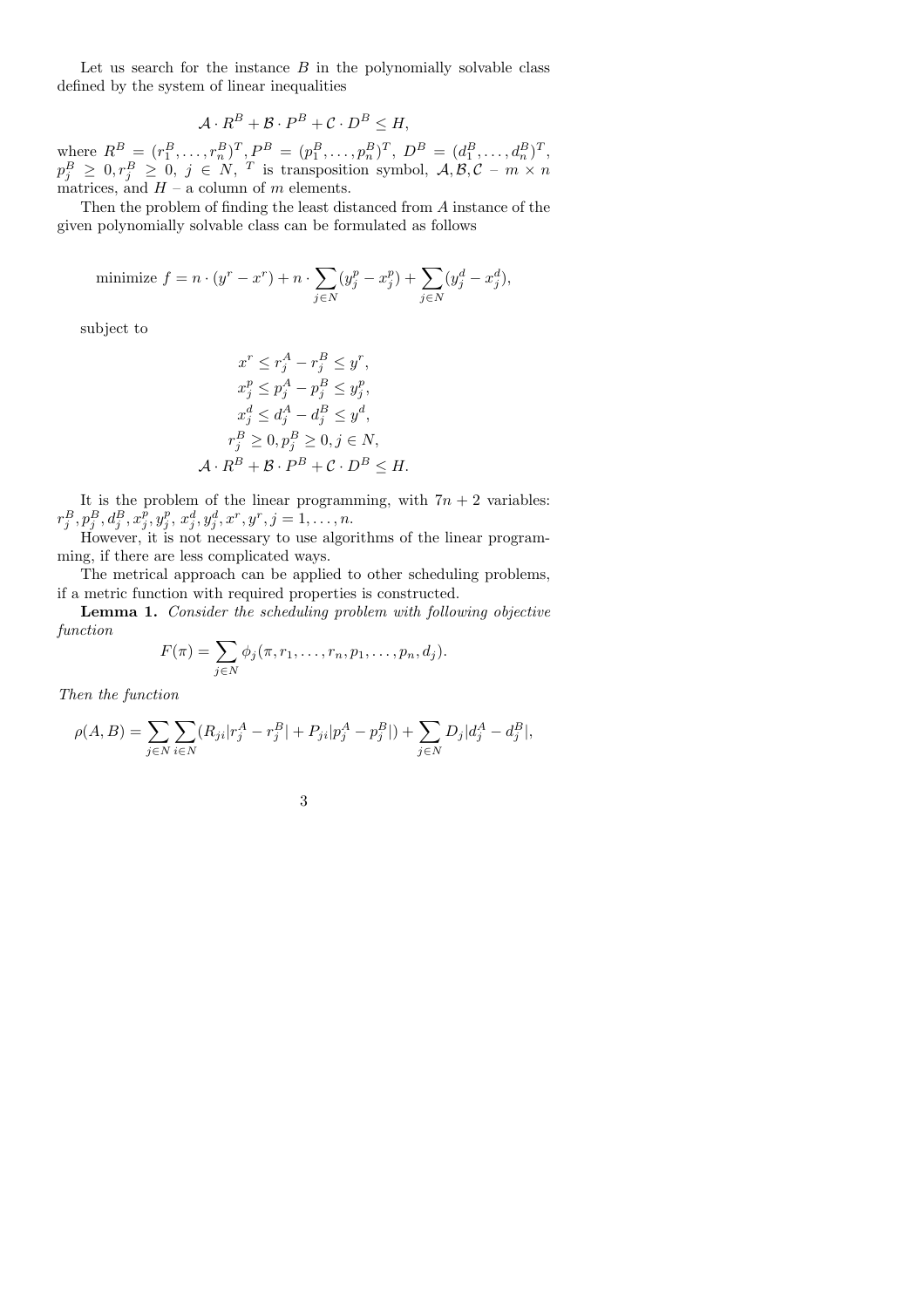where  $R_{ji} \geq |\frac{\partial \phi_i}{\partial r_j}|, P_{ji} \geq |\frac{\partial \phi_j}{\partial p_j}|, D_j \geq |\frac{\partial \phi_j}{\partial d_j}|$ , can be used as a metric for the problem, and the metrical approach can be applied to find an approximate solution of the problem.

## Computational experiments

We used three polynomially solvable classes in computational experiments. These classes are  $\{\mathcal{PR}: p_j = p, r_j = r, j \in N\}$ ,  $\{\mathcal{PD}: p_j = p_j\}$  $p, d_j = d, j \in N$ ,  $\{ \mathcal{RD} : r_j = r, d_j = d, j \in N \}$ . In the optimal schedules for these classes jobs are processed in the increasing order the free parameter.

**Lemma 2.** Minimum of the metric function  $\rho(A, B)$ , where  $B \in$  $\{PR, PD, RD\}$  can be found in  $O(n)$  operations.

To evaluate approximate solutions for both cases we have run computational experiments. For each value of  $n$  and each of used polynomially solvable classes 10000 instances were generated. Experiments were performed for  $n = 4, 5, \ldots, 10$ . For each instance, processing times  $p_i$  were generated randomly in the interval  $[1, 100]$ , due dates  $d_j$  were generated in the interval  $[p_j, \sum_{j \in N} p_j]$ , and release dates  $r_j$  were generated in the interval

 $[0, d_j - p_j]$ . We used proposed approach to find an approximate solution with value of objective function  $F_a$  for each instance, and branch & bound algorithm to find an optimal solution with value of objective function  $F<sub>o</sub>$ . After we estimated experimental error  $\delta = F_a - F_o$  in percentage of the theoretical error, which is doubled value of function  $\rho(A, B)$ .

All obtained distributions are bell-shaped. Obtained average errors are shown in Table 1. In the  $PR$ -case experimental errors averages near 2, 5% of the theoretical, in PD-case average error is near 4, 5% and in  $RD$ -case error grows from 20% to 30% with increasing of n

# Conclusion

In the paper we have proposed the new approach to the total tardiness minimization problem. The approach is based on search for the polynomially solvable instance which has a minimal distance in the metric from the original instance. In further research we are going to improve